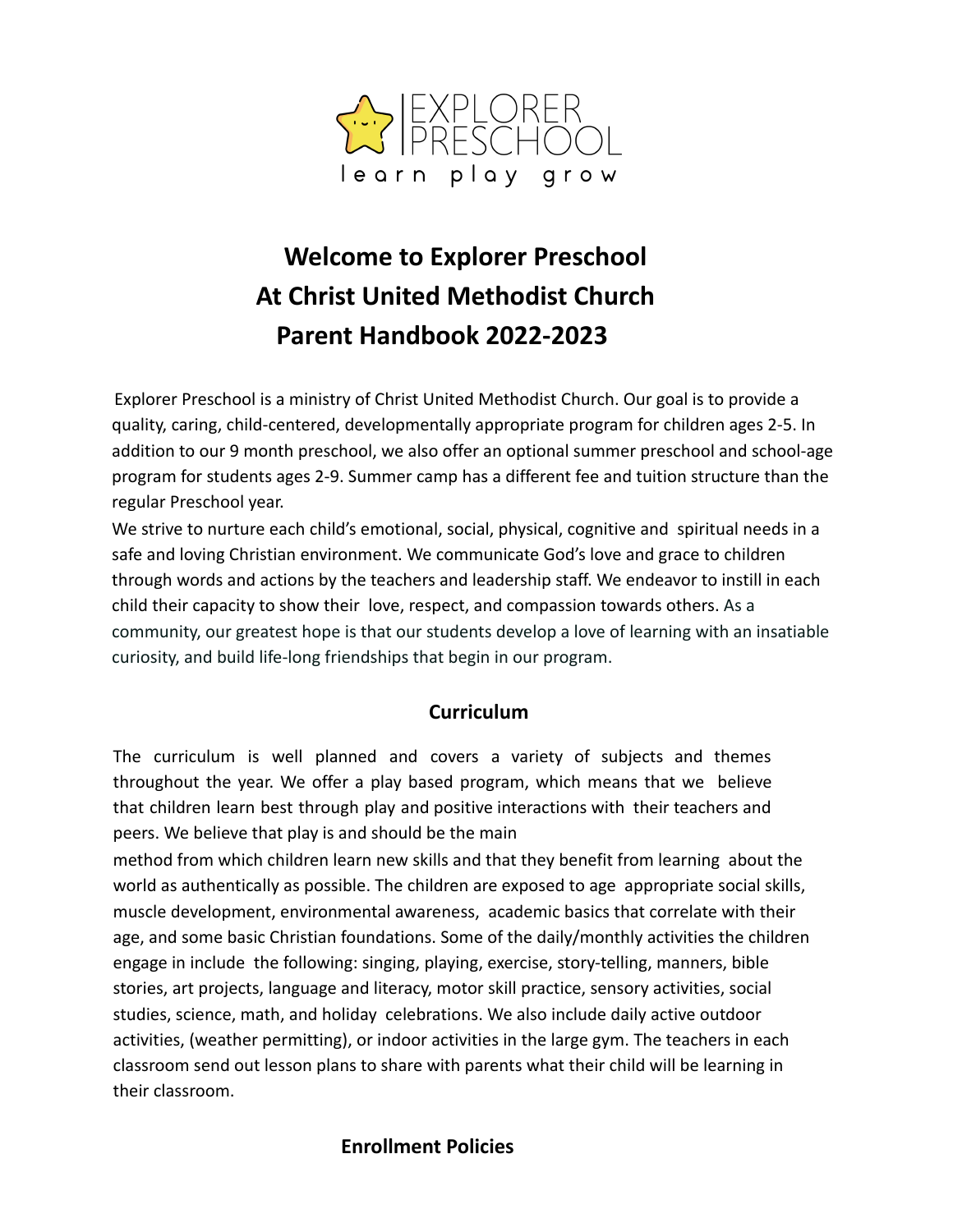Explorer Preschool is for children two to five-years-old. The program meets on Tuesday, Wednesday & Thursday of each week. In order to provide consistency, all of our students attend preschool three days per week. Our Preschool sessions are 3 hours and 15 minutes long. We strive to keep a small teacher/child ratio. We have two teachers in all of our classrooms. When the class has reached the maximum limit, a waiting list will be formed.

In order to secure a spot in our program, a registration form must be submitted, school fees must be paid and a current immunization record must be submitted. Immunization records must be submitted before the child can attend school, and then updated as soon as new vaccinations are administered.

Explorer Preschool program will operate on a similar schedule as the local school districts. Sessions will not be scheduled during public school holidays. We also have some breaks throughout the school year. A list detailing Preschool breaks throughout the school year will be sent during the first few weeks of school and updated on our website as needed so families can plan accordingly.

#### **Fees & Registration**

At the time of new student registration there will be a one-time non-refundable fee of \$50 per child. New and continuing students will be required to pay a non refundable \$100 supply fee each school year. The current monthly tuition rate is \$270 per month. Tuition is due by the 5<sup>th</sup> of each month. You can pay via the Brightwheel app with debit or credit card, by check or with cash. Please make sure you pay your tuition on time so that your child can continue to attend school. If tuition is not paid by the  $5<sup>th</sup>$  of each month, a \$20 late fee will be added to your account. If tuition is more than one week overdue, you may be at risk of losing your child's spot in our program.

**We encourage families to set up recurring payments via the Brightwheel app.** Auto-payments can be stopped at any time. It is a great way to avoid forgetting to pay and subsequently getting a late fee. *Please note: You are paying for your child's place in the class, not the actual days your child attends. This means that occasional sick or missed days will not be taken off of your tuition.* Tuition is averaged out for the entire year, so tuition rates will remain the same, regardless of holiday closures. Please see our Covid-19 section in this handbook for more information related to pandemic closures and illnesses.

#### **Withdrawal/Schedule Change Policy**

We require you to provide us with a 30 day withdrawal notice. If you withdraw from the preschool in the middle of a month for any reason, you are responsible for the entire month's tuition*.* In lieu of 30 days' notice, we require one month's payment.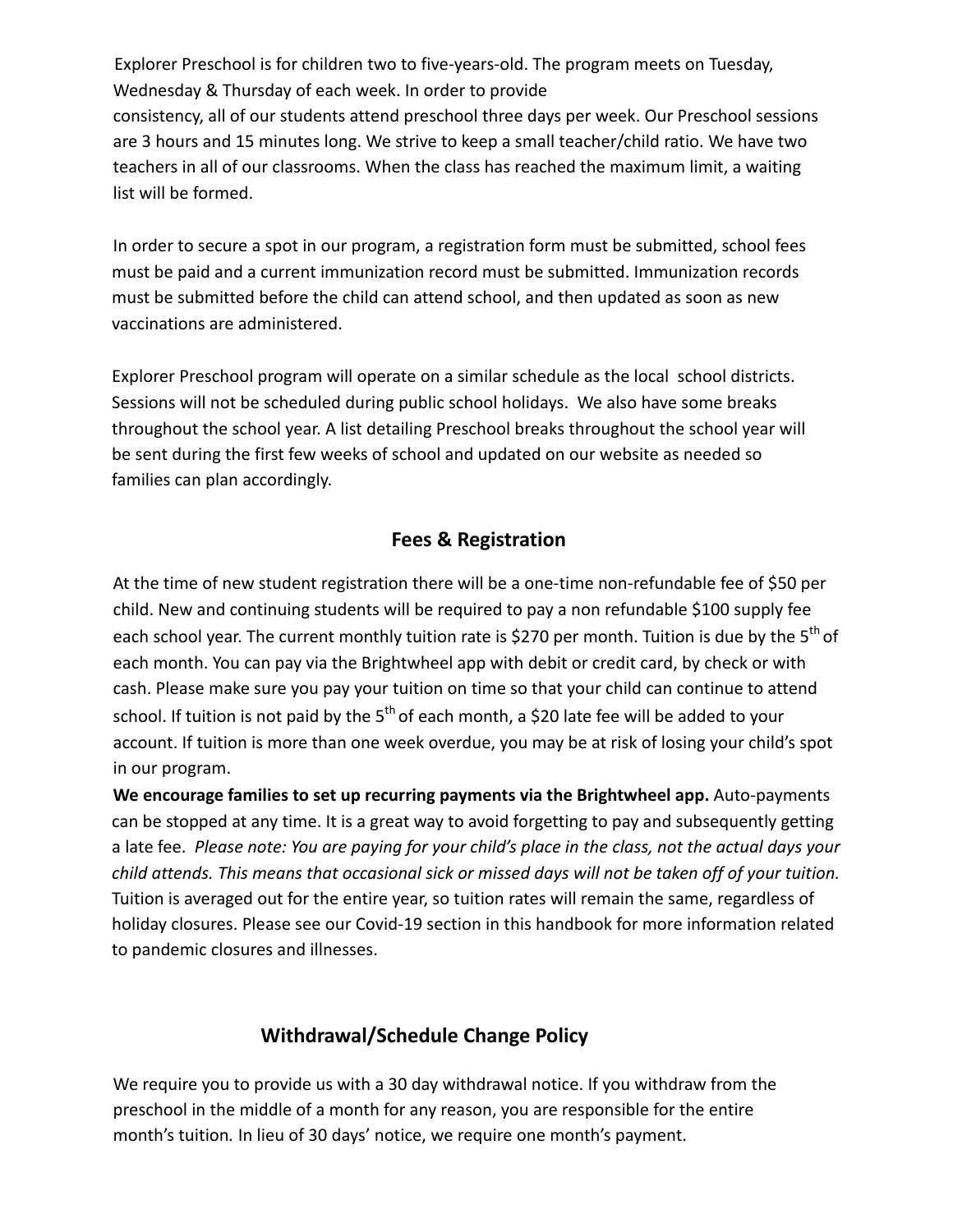## **Parent-Teacher Communication**

Parent teacher communication is very important to us. Teachers will upload lesson plans to the Brightwheel app on a weekly or monthly basis. The plan will cover what the children will be learning in the classroom. Teachers will occasionally send out letters to the parent's regarding specific information about their class. Those will go home in the child's backpacks. If you would like more time to speak to the teacher about your child, please reach out to your child's teachers to schedule a time to meet with them. Feel free to communicate with your child's teacher directly via the Brightwheel app with any questions of concerns. The best time to reach our teachers is either before school starts or after class ends up until 1:00 PM on school days. After that, our teachers are 'off the clock' and will not be checking their messages until the next school morning. If you need to reach the preschool office with questions, concerns, absence notices, illness reports or anything else, you can message the Director anytime. However, if we don't respond in the communication app and it's urgent, please call the preschool at (801) 483-2715 and leave a voicemail. We get our voicemails delivered to our email and if we get an urgent notification, we will contact you back ASAP. If someone in your family that lives with you tests positive for covid-19 and your child has been attending the preschool, please notify the Director ASAP.

The director will send out important reminders, newsletters and other information on a regular basis via the Brightwheel app and occasionally email. More information will be emailed to parents on how to download the app and connect to our school once your child is enrolled and the school year approaches.

## **Arrival & Departure**

- ∙ Preschool drop off is from 8:45-9:00 AM. Pick up is from 11:45-12:00 PM. Please call the preschool if you will be more than 10 minutes late picking your child up.
- ∙ If you're late to pick your child up, a late fee of \$5 per 10 minutes will be assessed. Please pay that fee upon arrival or on your child's next tuition payment. This policy needs to be enforced as late pick-ups cause our teachers to be late clocking out and getting their own kids home or getting to another job or appointment. This is especially important this year, as our teachers will have extra cleaning protocols to follow as we work to keep everything sanitized.
- ∙ Please do not park in the spots directly in front of the East Preschool doors or in front of the vinyl playground fence. It presents a safety hazard as people back up and children exit the school from these areas. Please park in the larger east parking area or in the northwest parking lot.
- ∙ Anyone who enters the building will be required to wash/sanitize their hands and wear a mask.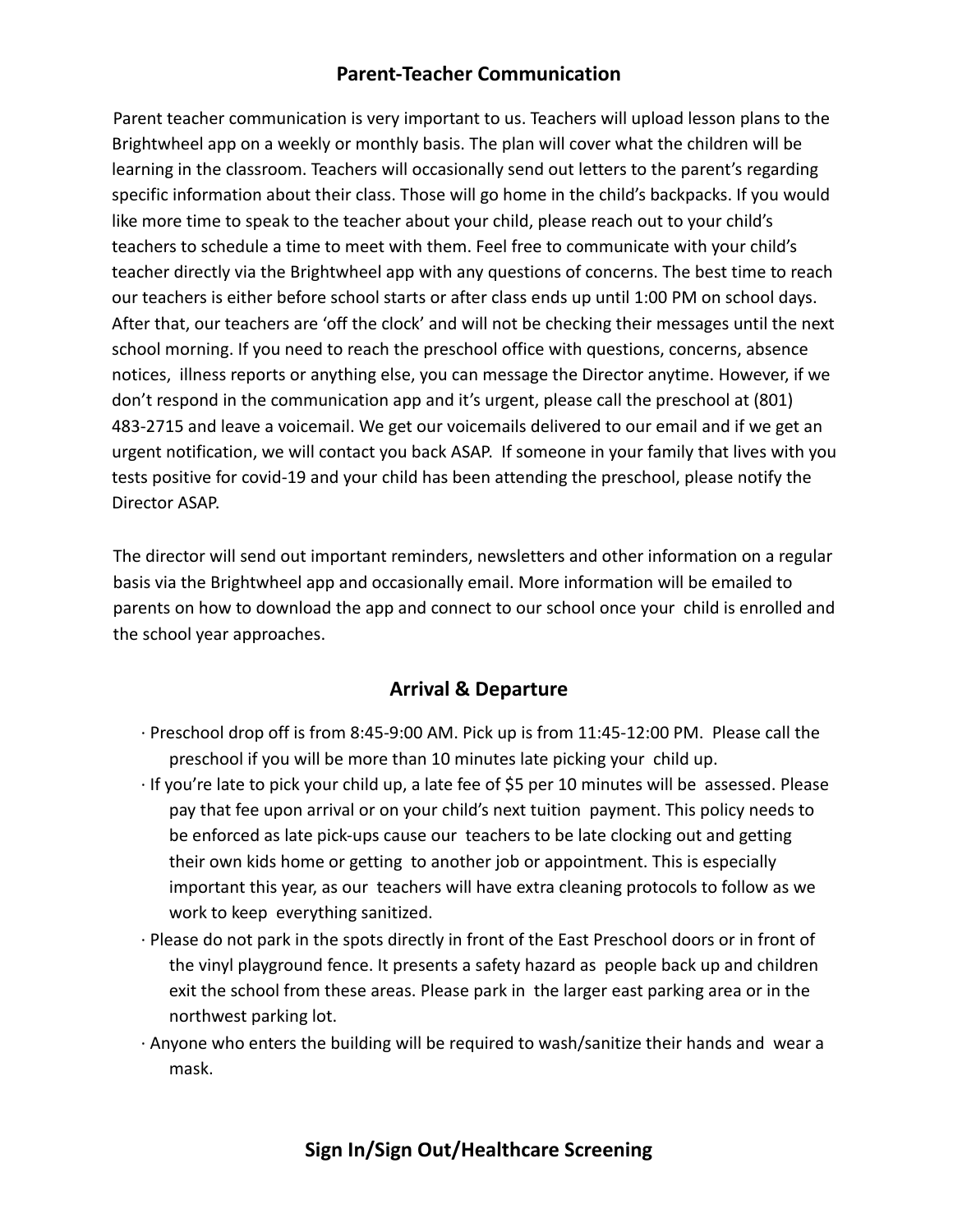Every child needs to be checked in AND out every day via our Brightwheel app. We ask that you scan the QR code at the outdoor entrances already, and check your child in/out. There are QR codes located on all the classroom doors too, and NOT specific for each classroom. So there are multiple opportunities to check your child in at various spots in the building. This is a safety precaution we have to take for your peace of mind, and for Child Care Licensing.

# **Child Guidance Policy**

At Explorer Preschool, we have basic rules for the health and safety of the children. Definite guidelines for behavior are established so that children know what is expected of them. This helps them to feel secure. We tailor our expectations to fit the developmental levels of the children to minimize frustrations and inappropriate behavior. We arrange the environment and offer a wide variety of age appropriate activities based on the interests of the children. Our goal in guiding children's behavior is to ensure their safety and to assist them in developing self-confidence, self-esteem, self-control, self-discipline and sensitivity in their interactions with others. In helping to direct the child, the following guidance techniques are used:

- ∙ modeling positive behavior;
- ∙ Redirection is consistent with the child's needs;

∙stating clear limits and involving children in setting those limits; ∙ having appropriate expectations for children according to their development; ∙ teaching children to express their feelings in appropriate ways; ∙ teaching children problem-solving and conflict resolution skills and encouraging them to use those skills with their peers;

- ∙ respecting and reflecting children's feelings;
- ∙ allowing children to experience natural and logical consequences to their behavior;
- ∙ If needed, and only to be used sparingly, a child may be removed from the situation to calm down. This time shall be no longer than one minute per year of age.

If a child has persistent behavioral problems, staff will use a variety of guidance strategies, depending on the individual needs of the child. These strategies may include a behavior management program. Families will be consulted if a child has persistent behavioral problems in the center that require a consistent systematic approach.

## **Health and Safety**

- ∙ All students will wash their hands upon arriving at the preschool and throughout the day
- ∙ As a facility, we will increase our cleaning procedures to include washing and sanitizing all used toys daily, not using materials/toys that are not easily cleaned and sanitizing all surfaces in the classroom daily.

Explorer Preschool follows the recommendations taken from the American Academy of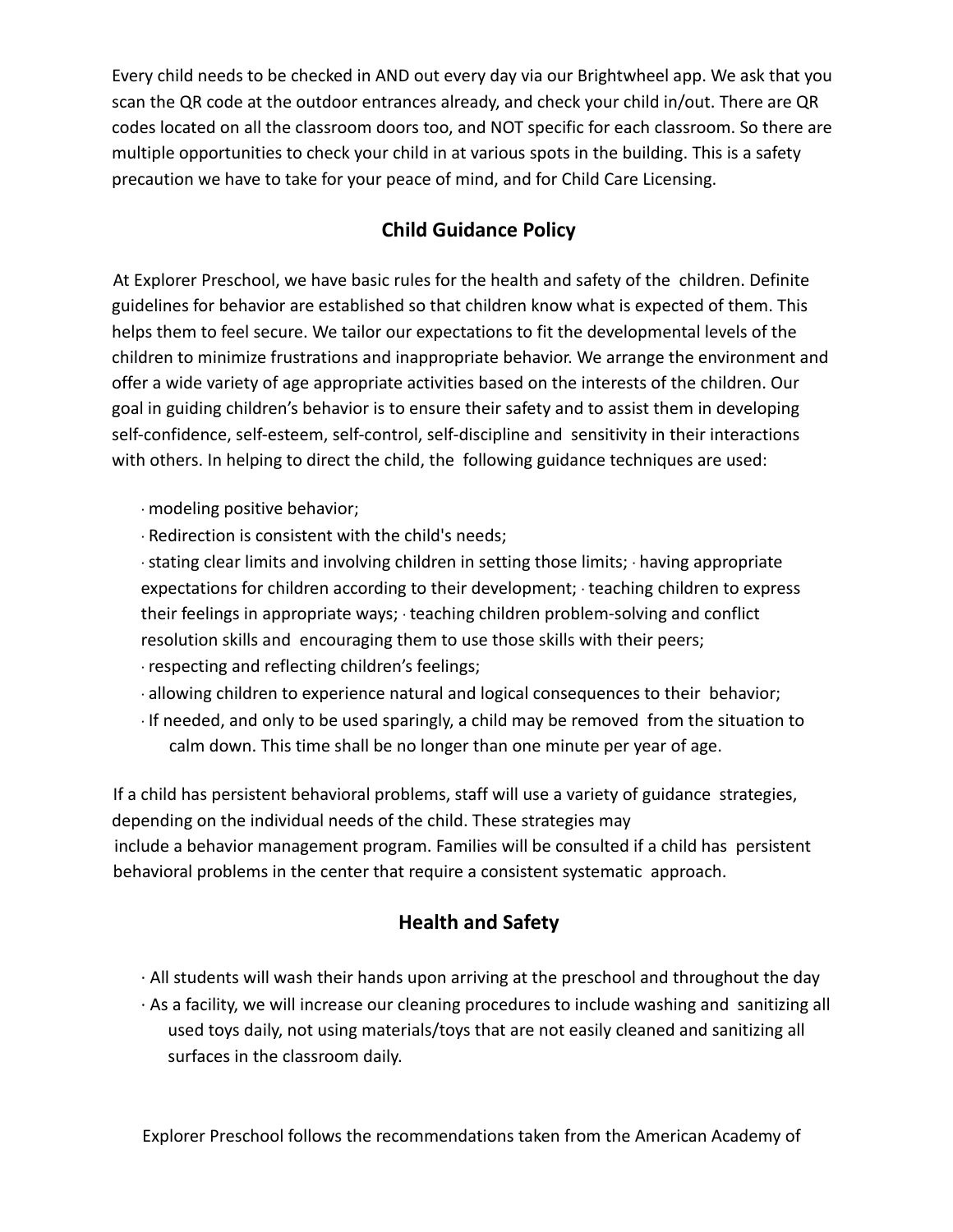Pediatrics, the CDC and the Utah Department of Health. For your child's protection and consideration of the teachers and other children, please follow these recommendations. Please be alert to your child's physical condition before bringing him/her to preschool. A child should not be brought to class when any of the following symptoms exist:

- 1. Fever or chills
- 2. Vomiting and/or diarrhea
	- 3. Common cold (until symptoms are improving for 72 hours)
- 4. Sore throat
- 5. Cough
- 6. Body or muscle aches
- 7. Congestion or runny nose
- 8. Fatigue
- 9. Any unexplained rash
- 10. Pink eye and other eye infections

We require that your child be free from any of the symptoms listed above for at least 48 hours before he/she is brought back to class. You will be called if your child becomes ill while attending preschool. Any child who is sick and awaiting parent pickup will be separated immediately from their classroom and placed in a designated sick area until a parent can pick them up. Please notify the director if your child becomes ill and receives a positive covid-19 test or another contagious

disease so parents of the other children can be notified. We will never release the name of any child in this situation, but we have to alert parents if their child may have been exposed to a contagious illness. The director reserves the right to cancel class due to inclement weather or a significant health event, such as a large-scale covid outbreak or multiple confirmed covid cases within the school. You will be notified by a phone call, text and/or email if this is necessary. Please notify the director or your child's teacher of an expected absence as soon as you know the child will not be attending. We realize that you may not know until the morning of preschool that your child is sick, but please call the preschool number or message us on the app so that we are aware of which children to expect each day.

∙ If there are any significant changes in your life that may affect your child's behavior (i/e new baby, death in the family, move to a new house, divorce, etc.…) or if your child has any physical or emotional concerns, please let your child's teacher know. You may also talk to the director regarding any concerns you may have.

# **COVID-19 Considerations**

**As per CDC guidelines:**

#### **If you test positive for Covid 19: (Isolate)** Everyone, regardless of vaccination status. ● Stay home for 5 days.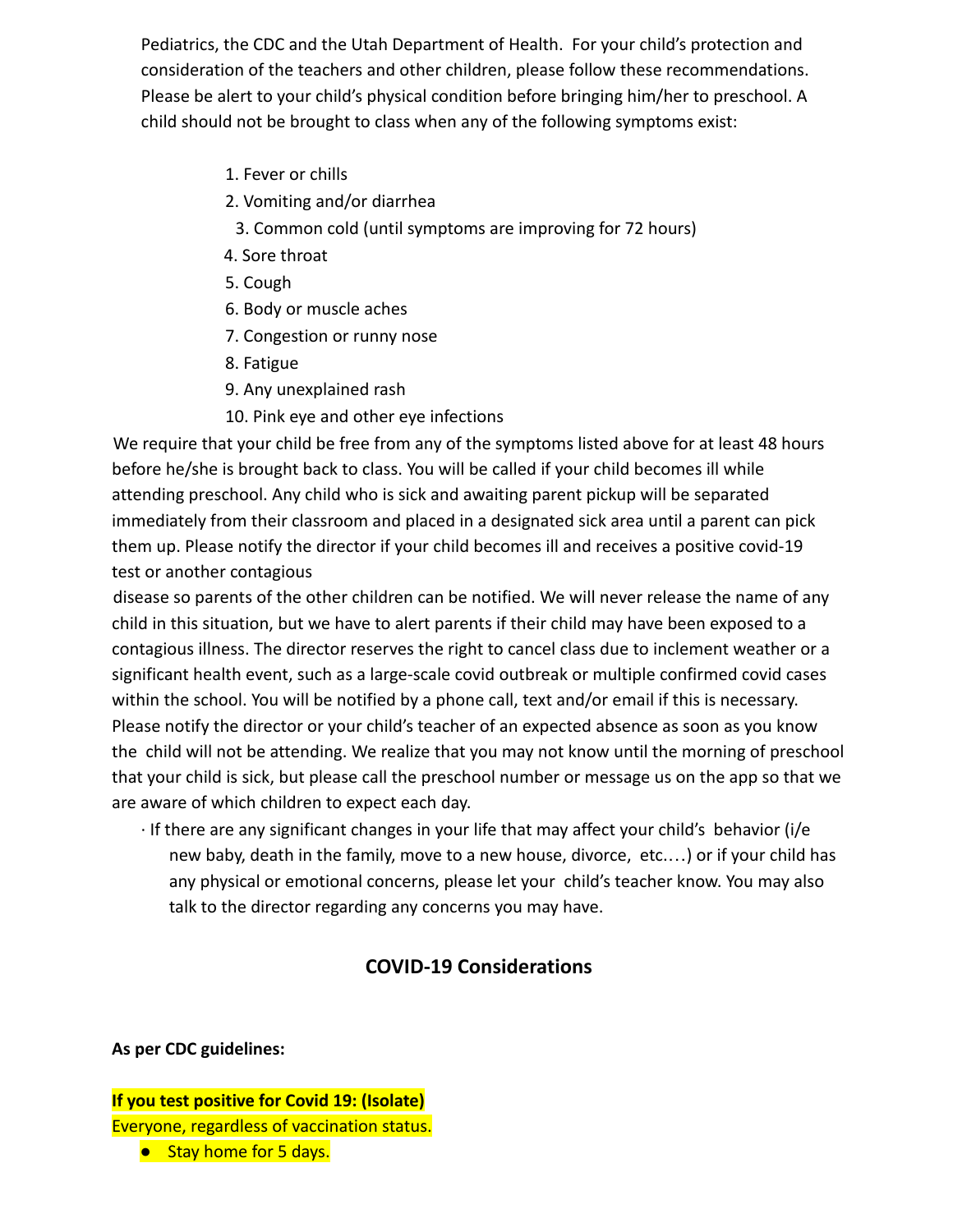- If you have no symptoms or your symptoms are resolving after 5 days, you can leave your house.
- Continue to wear a mask around others for 5 additional days.

*If you have a fever, continue to stay home until your fever resolves.*

#### **If You Were Exposed to Someone with COVID-19 (Quarantine)**

If you:

Have been boosted

OR

Completed the primary series of Pfizer or Moderna vaccine within the last 6 months OR

Completed the primary series of J&J vaccine within the last 2 months

- Wear a mask around others for 10 days.
- Test on day 5, if possible.

*If you develop symptoms, get a test and stay home.*

If you:

Completed the primary series of Pfizer or Moderna vaccine over 6 months ago and are not boosted

OR

Completed the primary series of J&J over 2 months ago and are not boosted

OR

Are unvaccinated

- Stay home for 5 days. After that continue to wear a mask around others for 5 additional days.
- If you can't quarantine you must wear a mask for 10 days.
- Test on day 5 if possible.

*If you develop symptoms get a test and stay home*

#### **Protocols for Covid-19 illnesses and exposures are fluid and may be subject to change.**

## **Covid-19 Pandemic Tuition Policy**

If we have a case of Covid in a classroom, we will follow the Utah department of health's advice on if and how long we need to close.There are many factors that will influence the decisions we make. We will keep parents informed as these situations take place. There is a chance that we will have to shut down the entire school or just a classroom over the course of the year, and we may have to do it multiple times. We realize this is not convenient and doesn't allow for consistency for your child and family. We'd like to avoid that, but we will follow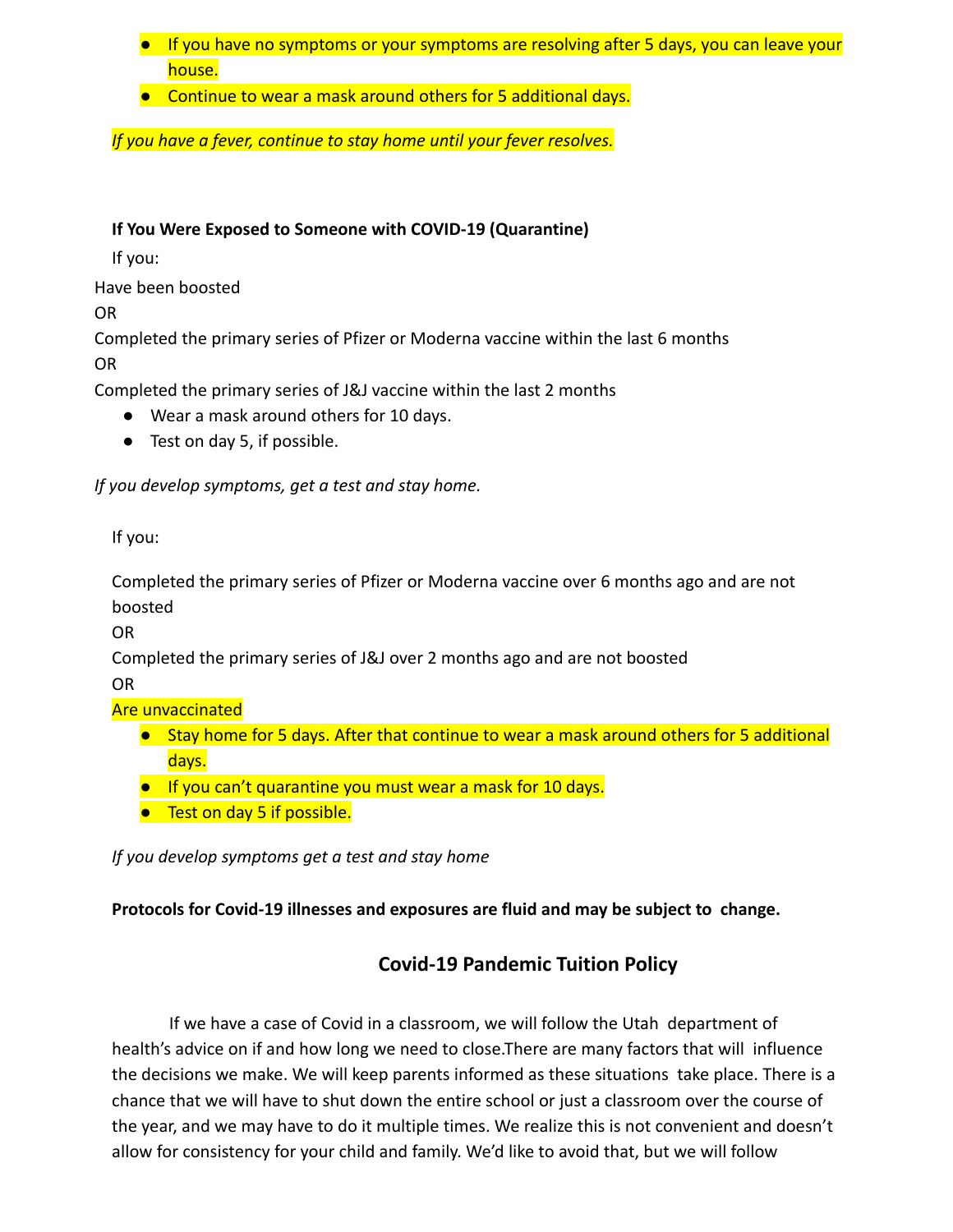recommendations from the Utah Department of Health as well as church leadership on how we will move forward in each individual case with the safety and health of our students, teachers and families as the highest priority. In order to continue paying our expenses, we will not be offering refunds or discounts if our preschool or a class in the preschool is shut down for two weeks or less. If we have to do a long-term closure, we will come up with a plan to refund or credit tuition if the situation calls for it.

# **Emergency and Non-Emergency Medical Procedures**

#### *In case of minor accident or injury*:

Staff will administer first aid to the child. The child's parents will be called, if necessary. If any treatment is administered, an injury report will be filled out by the teacher and signed by the parent. One copy will be placed in the child's file, and the other will go home with the parent. *In case of serious illness or accident*:

The staff will immediately call 911.

Emergency First Aid will be administered by a staff member if necessary. All permanent staff are required to be first aid/CPR certified and recertified every two years.

The parent will be called by another staff member once 911 is called. If unreachable we may call emergency contacts listed on the child's

paperwork. The incident will be documented in writing and placed in the child's file.

# **Evacuation Plan**

In the event of a natural disaster, fire, or other emergency situation requiring a need to evacuate the preschool, the following steps will be followed: 1. Children will be escorted out the nearest doors to the farthest part of the parking lot by teachers.

2. Attendance will be taken by the teacher(s) with the group of children. 3. Teachers will bring attendance ledgers, emergency contact numbers, and cell phones in order to contact parents and emergency personnel as necessary. If deemed necessary, a shelter-in-place protocol will go into effect until the situation is declared safe. Staff will practice emergency plans on a regular basis to ensure preparedness in the event of an actual emergency.

# **Items Your Child Needs to Bring to Explorer Preschool**

• On the first day of school, please bring two complete changes of clothing (including socks) for ALL ages, diapers/pullups and a container of wipes if needed. If your child is potty trained, diapers and wipes are not necessary. We suggest you bring a sleeve of diapers for the ease of both the teachers and parents. We will let you know when we need more supplies for your child.

• Please bring an extra mask for your child. Place it in a Ziploc with your child's first and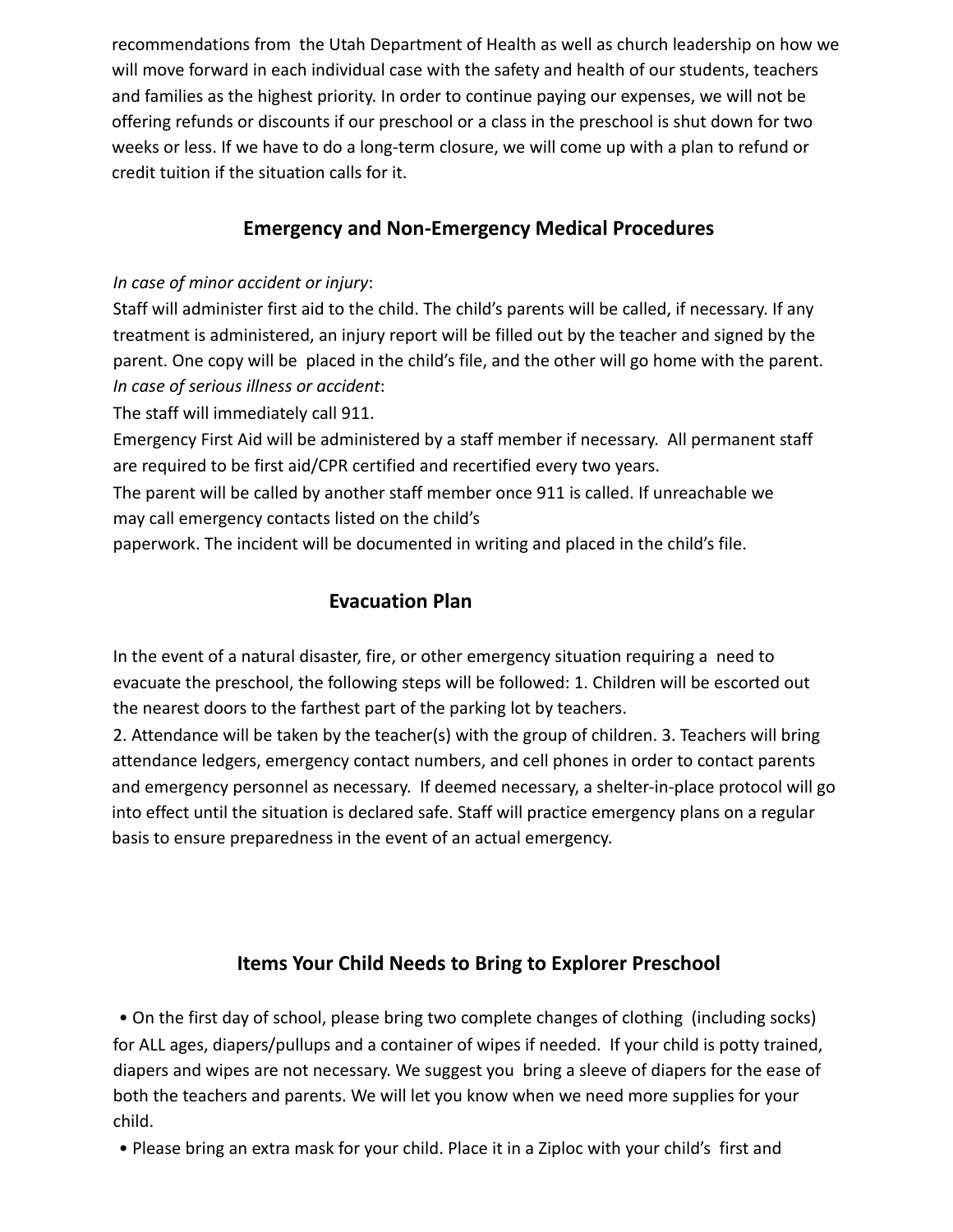last name clearly labeled on it.

• Please bring a labeled water bottle to school each day. We will send the water bottles home each day to be cleaned. We do have plastic cups to give the children water in a pinch, but we prefer to use reusable bottles when able.

• Wear shoes and clothes appropriate for play (we ride tricycles and have rubber chips and sand in our play area, and we paint and do messy activities) • During winter months wear warm shoes and a coat. We will inform parents if we intend to go outside to play in the snow, in which case, please send show outfits.

• Please leave personal toys at home. This will eliminate lost toys or disputes among the other children.

• Be sure to label everything with your child's first and last name on it! Each child will have a cubby to put their personal belongings in. Please check their cubbies regularly.

#### **Lunch, Snacks and Birthday celebrations**

- ∙Parents are to supply a small snack. We ask that parents send a snack consisting of crackers and/or fruit and/or cheese.Please make sure your child has a nutritious breakfast at home to help keep them full until they can get home for lunch.
- ∙ Children may wish to share the excitement of their birthday by bringing a special prize/treat for the class to enjoy. Please notify their teacher in advance. If you'd like to provide a small treat/snack for your child's birthday celebration, please make sure you run it by your child's teacher in advance and make sure it is nut free.
- ∙ If families would like to bring something non-edible for their child to celebrate with, we recommend a little goodie or goodie bag with item/items such as pencils, stickers, bubbles, etc. Please consider choking hazards when making decisions.
- ∙ We are working to make sure holidays and birthdays are very special at Explorer Preschool. We understand the importance of birthday and holiday celebrations and want to ensure our students still receive the same fun, nurturing, loving and exciting preschool experience they've always enjoyed at Explorer Preschool.

# **Policy on "Moving Up"**

As a general rule, we move the children to the next age group/classroom at the beginning of the new school year each September. There are many important cognitive, social, and emotional milestones that take place during the early childhood years, and we strive to keep children in a setting that is most appropriate to their individual development. Because we have small classes, each child receives a great deal of individual attention, so you can rest assured that the teachers are making sure that their needs are being met. It is our highest priority at Discovery Place Preschool to encourage growth and development for each child to make sure he or she reaches his or her highest potential.